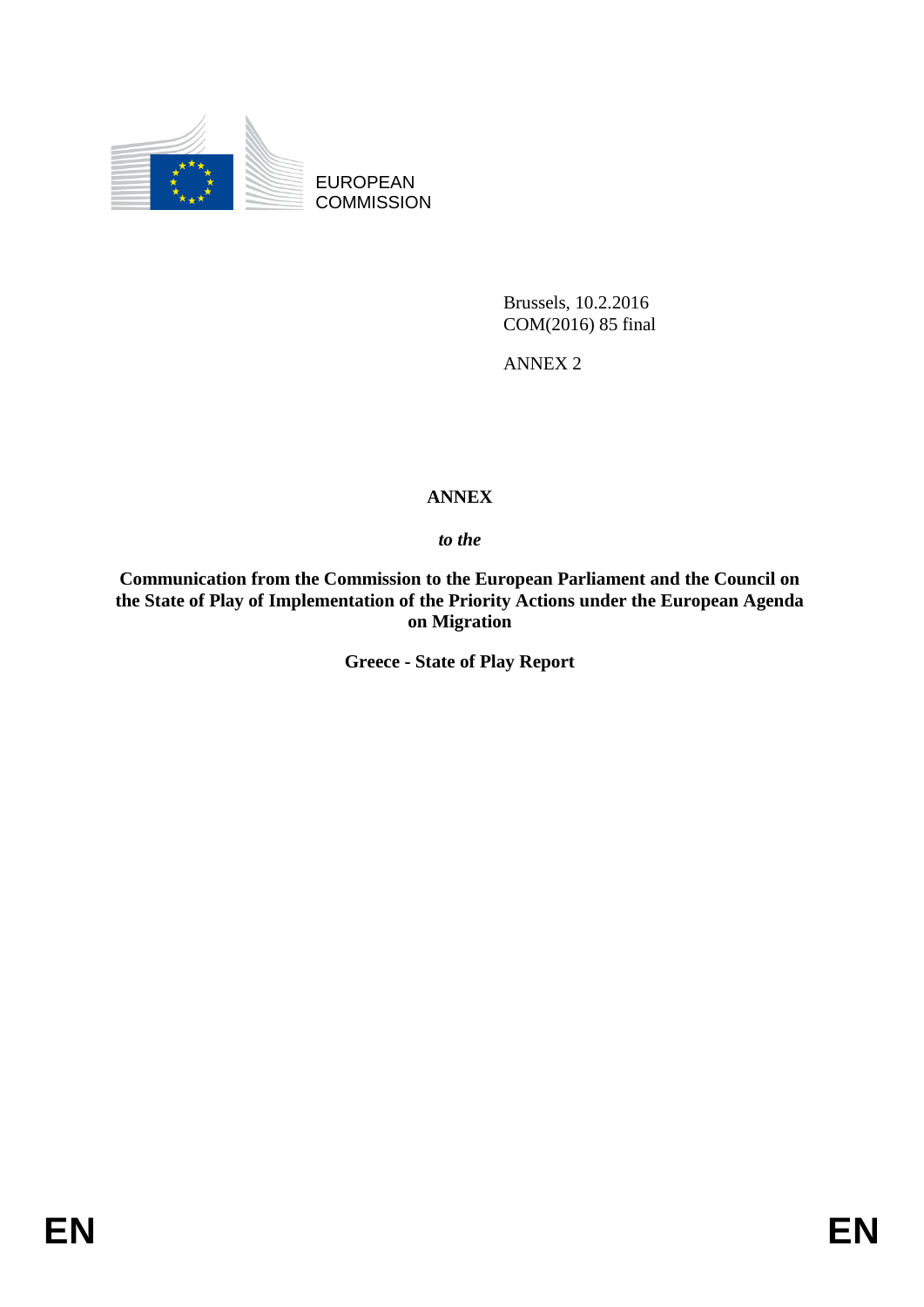| <b>Recommendations December 2015</b> |                                                                                                                                                                                                                                                                                                                                                                                                                                                                                            | <b>Status</b>                                                                                                                                                                                                                                                                                                                                                                                                                                                                                                                                                                                                                                                                                                                                                                                                                                                                                                                                                                                                                                                                                                                                                                                                                                                                                                                                                                                                                                                                                                                                              |
|--------------------------------------|--------------------------------------------------------------------------------------------------------------------------------------------------------------------------------------------------------------------------------------------------------------------------------------------------------------------------------------------------------------------------------------------------------------------------------------------------------------------------------------------|------------------------------------------------------------------------------------------------------------------------------------------------------------------------------------------------------------------------------------------------------------------------------------------------------------------------------------------------------------------------------------------------------------------------------------------------------------------------------------------------------------------------------------------------------------------------------------------------------------------------------------------------------------------------------------------------------------------------------------------------------------------------------------------------------------------------------------------------------------------------------------------------------------------------------------------------------------------------------------------------------------------------------------------------------------------------------------------------------------------------------------------------------------------------------------------------------------------------------------------------------------------------------------------------------------------------------------------------------------------------------------------------------------------------------------------------------------------------------------------------------------------------------------------------------------|
| <b>HOTSPOT AREAS</b>                 | Greece needs to complete the<br>construction of the hotspots at<br>Lesvos, Leros and Chios, in line<br>with the planned timetable.<br>Construction works at Kos should<br>commence immediately and a<br>location in Samos should be<br>identified in order to roll out the<br>hotspot by end of January.                                                                                                                                                                                   | $\checkmark$ Works in the hotspot areas in Lesvos (extension),<br>Leros, Chios and Samos are advancing well.<br>According to the announcement of the government<br>on 31 January 2016, they should be completed by<br>the European Council of February 2016. Following<br>an inter-ministerial meeting under PM Tsipras, the<br>Greek army is now mobilised to take the leadership,<br>in particular to finalise the construction works and<br>to take the lead temporarily in the hotspots.<br>$\checkmark$ The national procurement procedure for the services<br>necessary for the operation of the hotspots has not<br>yet been finalised. In the meantime these services<br>will be provided by the Greek army.<br>X The Greek army has selected the former camp of<br>Pyli as hotspot site in Kos and has started land<br>works. The Greek authorities should complete<br>works at the identified site so that the hotspot<br>becomes operational as soon as possible.                                                                                                                                                                                                                                                                                                                                                                                                                                                                                                                                                                               |
|                                      | Greece should, in collaboration<br>with the European Commission,<br>EU agencies, and UNHCR,<br>optimise the organisation of the<br>hotspots based on an island by<br>island evaluation of the needs and<br>drawing on the findings of the<br>inter-Agency pilot project. In this<br>context, a structured system for<br>disembarkation at official<br>disembarkation points as well as<br>transportation to the hotspot areas<br>should be established.<br>On the basis of a refined needs | $\checkmark$ The framework legal act (in the form of an<br>amendment of Law 3907/2011) concerning the<br>establishment and coordination mechanisms of the<br>hotspots is ready to be adopted in the Parliament the<br>second week of February 2016.<br>$\checkmark$ Once the framework act has been adopted, Standard<br>Operating Procedures will be adopted through an<br>inter-ministerial decision which will define roles<br>and procedures in the management of the hotspots.<br>This decision has been prepared and is expected to<br>be adopted before the European Council.<br>Coastal Patrol Teams have been deployed by<br>✓<br>Frontex in Lesvos, Chios and Samos. In Leros, the<br>disembarkation procedures are now undertaken in a<br>more controlled manner.<br>$\checkmark$ In the short term the army has assumed<br>responsibility for the coordination of transportation<br>of migrants from disembarkation points to the<br>registration centres and from the registration centres<br>to the ports.<br>X A sufficient number of buses should be swiftly<br>made available in order to further upgrade the<br>disembarkation system on the islands. To this end,<br>Member States should respond urgently to the<br>request for buses under the Union Civil Protection<br>Mechanism (UCPM).<br>X Transportation of those who are not in need of<br>international protection from the hotspots areas<br>directly to available detention facilities needs to be<br>established.<br>X The Hellenic Police should increase its presence in |
|                                      | assessment, Member States should<br>make available the necessary<br>experts in order to ensure the full<br>roll-out of the hotspots as soon as<br>construction works are concluded.<br>Greece should in turn ensure that a                                                                                                                                                                                                                                                                 | the hotspots facilities in order to ensure the security<br>of the facilities and the personnel of the agencies<br>deployed.<br>X Frontex and the European Asylum Support Office<br>(EASO) increased their presence (currently at 461)<br>and 13 officers respectively), but should further                                                                                                                                                                                                                                                                                                                                                                                                                                                                                                                                                                                                                                                                                                                                                                                                                                                                                                                                                                                                                                                                                                                                                                                                                                                                 |

**Greece – State of Play Report**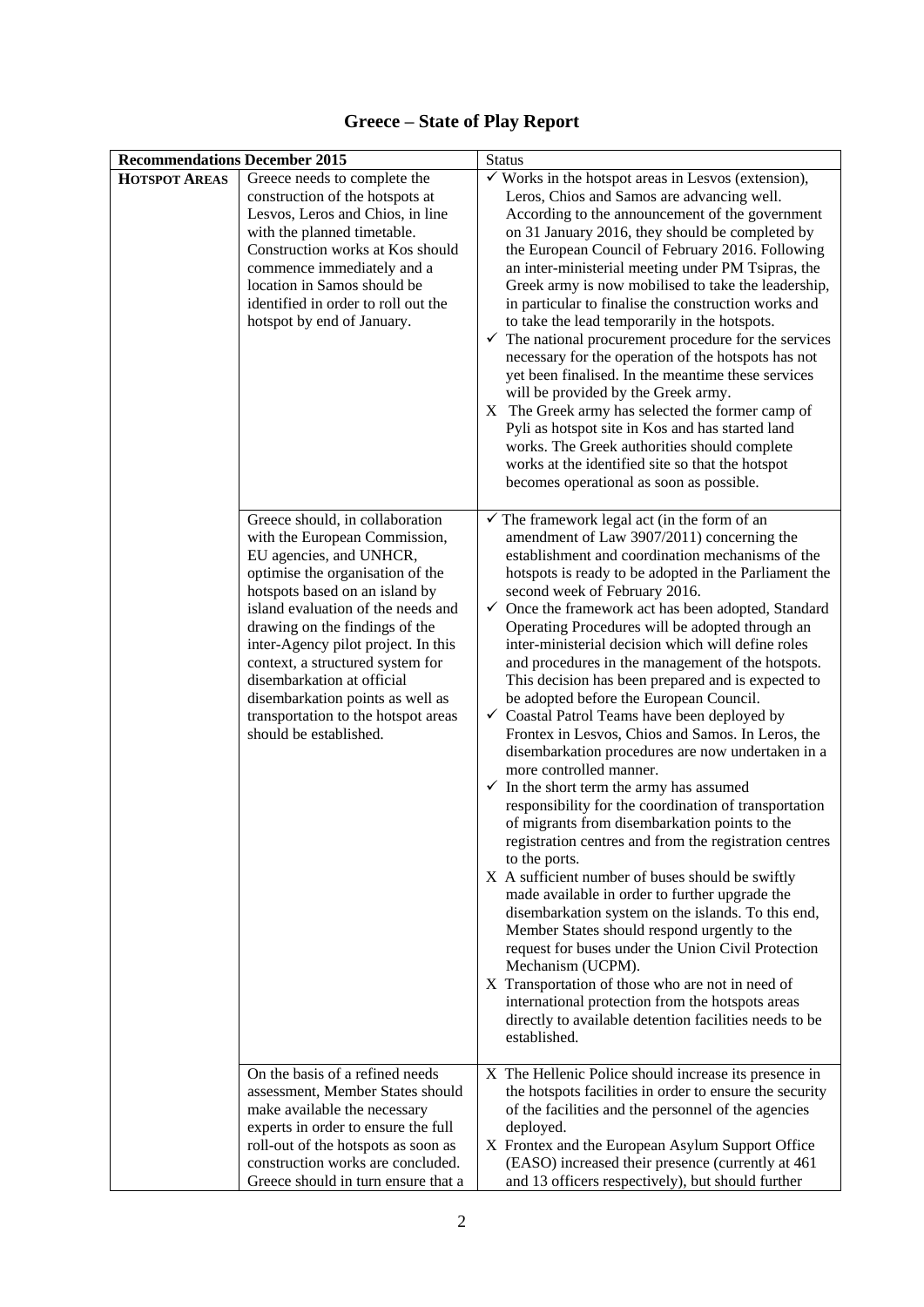| sufficient number of team leaders<br>are deployed and should ensure<br>that sufficient security personnel is<br>present in the hotspot areas.                                                                                                                                                                                                                                                                                           | enhance this when the hotspots will be fully in<br>place.<br>X Member States have not provided sufficient experts<br>(see Communication).<br>X Greece should complete the process of providing<br>team leaders.                                                                                                                                                                                                                                                                                                                                                                                                                                                                                                                                                                                                                                                                                                                                                                                                                                                                           |
|-----------------------------------------------------------------------------------------------------------------------------------------------------------------------------------------------------------------------------------------------------------------------------------------------------------------------------------------------------------------------------------------------------------------------------------------|-------------------------------------------------------------------------------------------------------------------------------------------------------------------------------------------------------------------------------------------------------------------------------------------------------------------------------------------------------------------------------------------------------------------------------------------------------------------------------------------------------------------------------------------------------------------------------------------------------------------------------------------------------------------------------------------------------------------------------------------------------------------------------------------------------------------------------------------------------------------------------------------------------------------------------------------------------------------------------------------------------------------------------------------------------------------------------------------|
| Greece should procure - without<br>further delay and by making use of<br>accelerated/simplified procedures<br>provided for in<br>Directives2004/18/EC and<br>2014/24/EU in case of "urgency"<br>or "extreme urgency" – the<br>necessary additional fingerprinting<br>machines.                                                                                                                                                          | In terms of registration (Eurodac):<br>$\checkmark$ A first wave of 25 fingerprinting stations has been<br>ordered by the EASO and they will be deployed<br>soon at hotspot locations. 65 further fingerprinting<br>stations have been ordered and are expected to be<br>delivered in the third week of February 2016.<br>$\checkmark$ 6 fingerprinting stations have been procured by the<br>Hellenic Police and have been deployed in Lesvos.<br>$\checkmark$ Fingerprinting rate increased from 8% in September<br>to 78% in January. Greece should ensure full<br>registration of all irregular migrants.<br>X Regarding the connections of the Eurodac stations<br>to the IT network, and regarding the central server<br>capacity, a technical mission of eu-LISA took place<br>in Greece to assess the situation and the technical<br>needs and conclusions have been reached. The<br>Greek authorities should swiftly increase the<br>capacity of the central servers in order to to be able<br>to fully support the registration system and data<br>with the support of eu-LISA. |
| IT systems should be updated to<br>first deploy a fully-fledged<br><b>Automated Fingerprinting</b><br>Identification System (AFIS) and<br>then to ensure that interconnections<br>between national and<br>EU/international databases are<br>established, thereby allowing for a<br>full check of arriving migrants<br>against Schengen Information<br>System (SIS) II/Interpol Stolen and<br>Lost Travel Documents (STLD)<br>databases. | In term of security checks:<br>$\checkmark$ In hotspots, terminals are technically now available<br>to allow checks against SIS, Interpol and Europol<br>database in addition to the national police database<br>of third country nationals.<br>$\checkmark$ A request has been submitted to Europol in order to<br>ensure access to its database for security schecks<br>purposes.<br>$\checkmark$ The single automated access system to the relevant<br>security databases (national, SIS and Interpol),<br>being developed by the Hellenic Police, should be<br>tested and implemented at all hotspots.<br>X Systematic checks against these databases need to<br>be fully ensured with the relevant follow-up. A full<br>Automated Fingerprint Identification System is to<br>be further developed.                                                                                                                                                                                                                                                                                   |
| Greece, with the support of the<br>European Commission and EU<br>Agencies, should define the needs<br>in terms of cultural<br>mediators/interpreters and<br>strengthen their presence in the<br>hotspot areas.                                                                                                                                                                                                                          | X The Greek authorities should define their needs in<br>terms of cultural mediators/interpreters.<br>X The Greek authorities should put a pool of<br>interpreters in place, possibly through a framework<br>contract in order to be able to provide interpretation<br>services at short notice.                                                                                                                                                                                                                                                                                                                                                                                                                                                                                                                                                                                                                                                                                                                                                                                           |
| Coordination needs to be further<br>improved by making systematic<br>and effective use of the<br>coordination mechanisms that have<br>been put in place. Appointed<br>coordinators for the islands should<br>be empowered by way of dedicated                                                                                                                                                                                           | $\checkmark$ The draft act establishing the hotspots is ready to be<br>adopted in the second week of February 2016 and<br>includes dedicated provisions for the appointment of<br>hotspots coordinators, police coordinators and<br>special coordinators to manage the relationship with<br>all the stakeholders involved in the hotspot<br>procedure.                                                                                                                                                                                                                                                                                                                                                                                                                                                                                                                                                                                                                                                                                                                                    |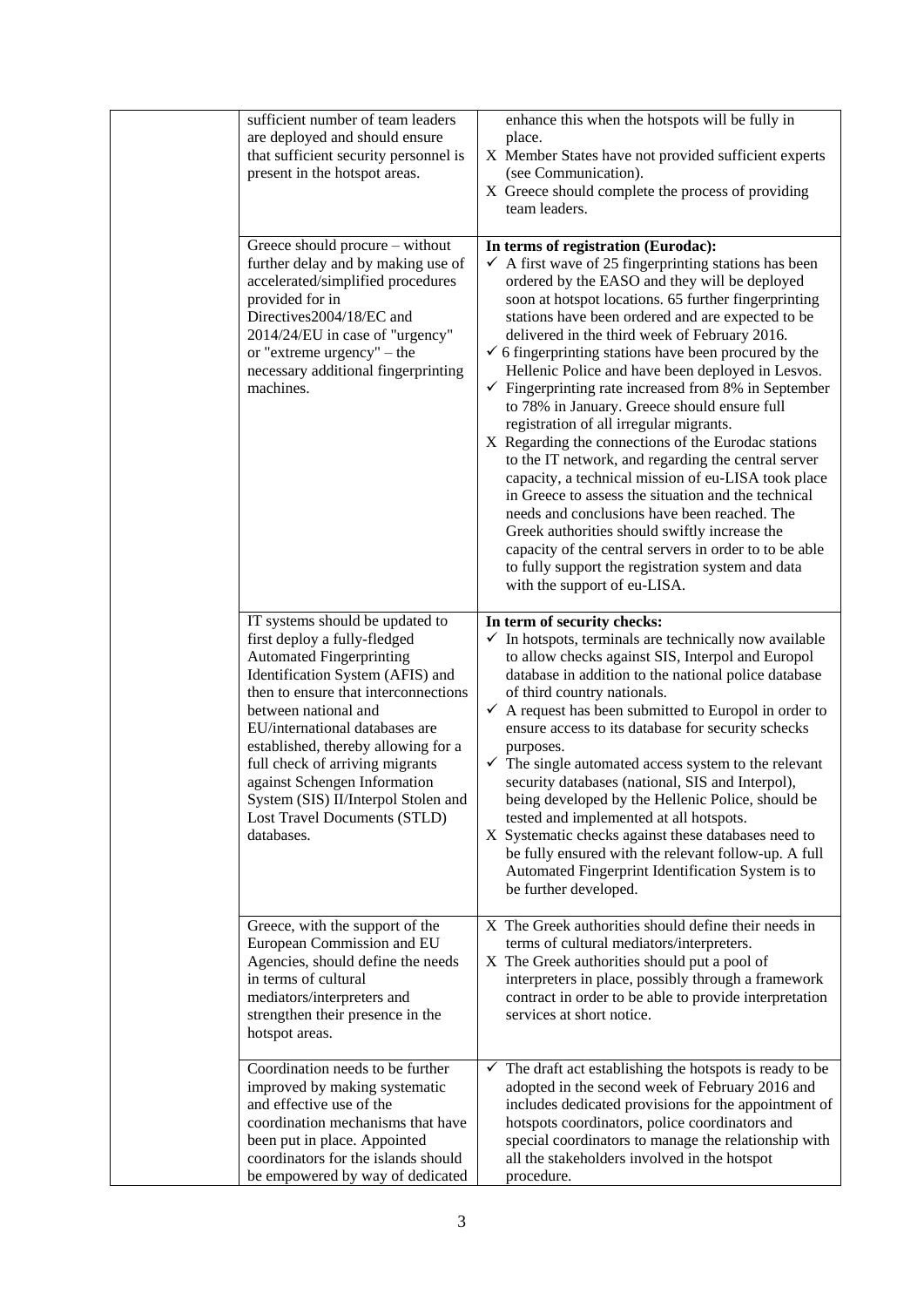|                   | Terms of Reference to coordinate<br>all relevant governmental and non-<br>governmental players involved in<br>the hotspot locations.                                                                                                                                                                                                                                                                                                                                                                                                                                                                              | On the basis of the announcement of the<br>$\checkmark$<br>government on 31 January 2016, following an inter-<br>ministerial meeting with PM Tsipras, temporary<br>coordinators, from the army, for each hotspot<br>location have been appointed.<br>X Once the new legislation is in place, the Greek<br>authorities need to swiftly follow the relevant<br>procedure in order to appoint the permanent<br>coordinators for hotspots foreseen under the newly<br>adopted legislation.                                                                                                                                                                                                                                                                                                                                                                                                                                                                        |
|-------------------|-------------------------------------------------------------------------------------------------------------------------------------------------------------------------------------------------------------------------------------------------------------------------------------------------------------------------------------------------------------------------------------------------------------------------------------------------------------------------------------------------------------------------------------------------------------------------------------------------------------------|---------------------------------------------------------------------------------------------------------------------------------------------------------------------------------------------------------------------------------------------------------------------------------------------------------------------------------------------------------------------------------------------------------------------------------------------------------------------------------------------------------------------------------------------------------------------------------------------------------------------------------------------------------------------------------------------------------------------------------------------------------------------------------------------------------------------------------------------------------------------------------------------------------------------------------------------------------------|
|                   | EUROPOL should strengthen its<br>presence in Greece and should<br>conclude operational agreements<br>with the Greek authorities in order<br>to support them in fighting<br>smuggling. Support should include<br>the launch of financial<br>investigations, actions against<br>document fraud, and better use of<br><b>Immigration Liaison Officers</b><br>(ILO) networks in third countries<br>as sources of relevant information.                                                                                                                                                                                | $\checkmark$ Europol liaison officer is present only in Lesvos for<br>the moment as well as in EU Regional Task Force<br>in Piraeus.<br>$\checkmark$ Advanced Level Document experts (ALDO) have<br>been deployed by Frontex in all hotspot areas<br>alongside dedicated equipment for the detection of<br>fraudulent documents.<br>$\checkmark$ The Hellenic Police has decided to use a new<br>registration document as of now including security<br>features in all hotspots. This document has been<br>agreed among the relevant experts, and should be<br>rolled out in full by the end of February.<br>X In addition, Greece should procure more equipment<br>to detect document fraud. A request for funding<br>should be submitted.<br>X The Greek authorities need to ensure appropriate<br>follow-up on cases of detected fraudulent<br>documents and strengthen law enforcement<br>operations on the islands to curtail the smuggling<br>business. |
|                   | The Hellenic Police should provide<br>training to police officers placed in<br>the hotspots for forged document<br>identification.                                                                                                                                                                                                                                                                                                                                                                                                                                                                                | X Still under consideration.                                                                                                                                                                                                                                                                                                                                                                                                                                                                                                                                                                                                                                                                                                                                                                                                                                                                                                                                  |
| <b>RELOCATION</b> | Information provision to refugees<br>about the relocation programme<br>needs to be stepped up, inter alia<br>by increasing the presence of the<br>staff of the Greek Asylum Service<br>and of EASO in the hotspots as<br>well as by producing and<br>distributing information material to<br>potential relocation candidates<br>about the relocation process and<br>their rights and duties in that<br>context. The Member States<br>Liaison Officers should provide<br>relocation candidates with<br>information on the assigned<br>destination countries including on<br>their asylum and reception<br>systems. | The Asylum Service is active in Lesvos. Also, it has<br>recently opened a new office in Samos and EASO<br>has deployed experts for the provision of<br>information and have started to distribute<br>information leaflets.<br>X The Asylum Service and EASO should deploy<br>experts in all hotspot location as soon as the<br>construction works are concluded.<br>X More Member States should produce information<br>packages for people to be relocated (only 2 Member<br>States (Ireland and Portugal) have produced such<br>information).<br>X Information to migrants regarding their rights as<br>asylum seekers and possible candidates to the<br>relocation mechanism should be systematically<br>provided in all hotspots.                                                                                                                                                                                                                          |
|                   | The capacity to register and<br>process asylum applications needs<br>to be substantially increased. To<br>this end, the Greek Asylum Service                                                                                                                                                                                                                                                                                                                                                                                                                                                                      | $\checkmark$ EASO is supporting the Greek authorities in Lesvos<br>and Samos to screen the nationalities of the<br>applicants for relocation.<br>37 persons will be recruited by April and an<br>✓                                                                                                                                                                                                                                                                                                                                                                                                                                                                                                                                                                                                                                                                                                                                                            |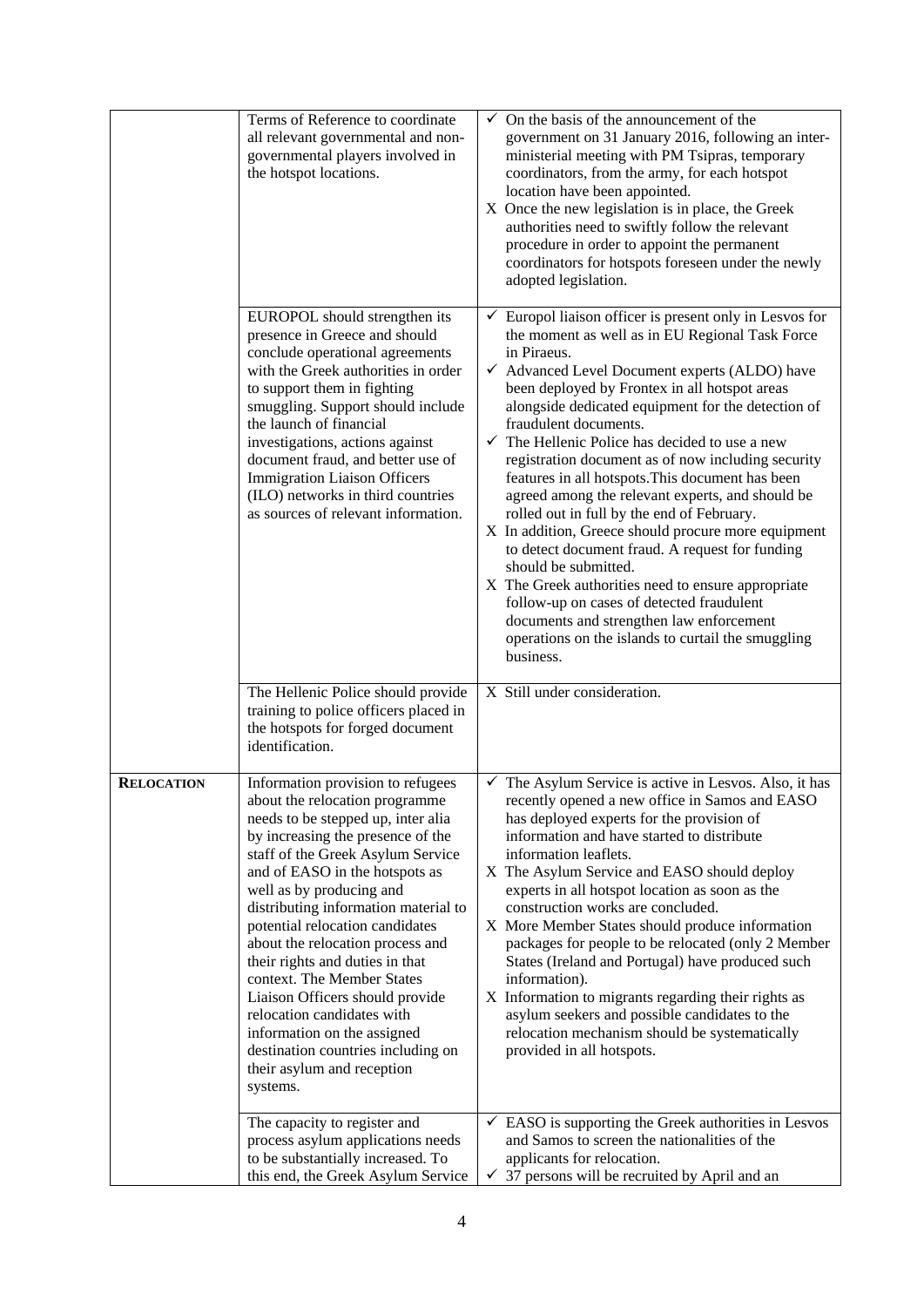|               | intends to hire 40 additional staff<br>by mid-February which should<br>increase its capacity to be able to<br>register 100-120 applications per<br>day. Further staff increases are<br>needed to step up the registration<br>as required.                                                                 | additional (up to) 40 persons in June 2016. The<br>remaining posts foreseen will be recruited in<br>January 2017. The necessary funding is secured<br>through emergency funding under the Asylum,<br>Migration and Integration Fund (AMIF).<br>X Greece and EASO together with the Commission<br>should explore ways to increase the relocation<br>capacity at a faster pace.                                                                                                                                                                                                                        |
|---------------|-----------------------------------------------------------------------------------------------------------------------------------------------------------------------------------------------------------------------------------------------------------------------------------------------------------|------------------------------------------------------------------------------------------------------------------------------------------------------------------------------------------------------------------------------------------------------------------------------------------------------------------------------------------------------------------------------------------------------------------------------------------------------------------------------------------------------------------------------------------------------------------------------------------------------|
|               | Member States should substantially<br>reduce the response time to<br>relocation requests submitted by<br>the Greek authorities (and refrain<br>from excessive ad hoc checks<br>taking place in Greece).                                                                                                   | X At present, the number of applicants for relocation<br>exceeds the number of concrete pledges offered by<br>Member States.<br>X Responses of Member States to relocation requests<br>continue also to be slow and this is in part<br>responsible for a significant withdrawal rate from<br>the relocation process.<br>X Member States do not provide adequate information<br>in advance concerning their relocation planning to<br>allow the Greek authorities to increase the<br>efficiency of the process.<br>X Several Member States request systematic security<br>interviews to be performed. |
|               | Member States should substantially<br>increase their pledges under the<br>relocation programme.                                                                                                                                                                                                           | X Insufficient pledges and number of persons<br>relocated (See Annex 4).                                                                                                                                                                                                                                                                                                                                                                                                                                                                                                                             |
|               |                                                                                                                                                                                                                                                                                                           | Additional measures identified after the adoption of the Communication in December                                                                                                                                                                                                                                                                                                                                                                                                                                                                                                                   |
|               | A total of 34 relocation applicants<br>have absconded and 88 withdrew<br>their application since the start of<br>the scheme (figures from 1<br>February)                                                                                                                                                  | X Greece should make sure that relocation applicants<br>are gathered in dedicated facilities where their cases<br>can be closely followed.<br>X Member States should develop in collaboration with<br>EASO targeted information packages to be provided<br>to relocation candidates upon notification of their<br>country of destination.                                                                                                                                                                                                                                                            |
|               | No Unaccompanied Minor has<br>been transferred since the inception<br>of the relocation process                                                                                                                                                                                                           | X Greece should finalise dedicated procedures for the<br>transfer of Unaccompanied Minors.<br>X Member States should pledge dedicated places for<br>Unaccompanied Minors.                                                                                                                                                                                                                                                                                                                                                                                                                            |
|               | Some Member States have invoked<br>criteria other than those foreseen in<br>the Council Decision to reject<br>relocation files.                                                                                                                                                                           | X Member States should strictly apply the criteria<br>foreseen under the Council Decision when rejecting<br>relocation applications. In particular relocation<br>applications should not be rejected for reasons<br>linked to the preferences expressed by the Member<br>State concerning the profiles of the applicants to be<br>relocated.                                                                                                                                                                                                                                                         |
| <b>RETURN</b> | The Greek authorities need to<br>develop a clear strategy for forced<br>returns identifying priority third<br>countries for engagement and<br>addressing shortcomings in their<br>detention system. Greece needs to<br>streamline its administrative<br>procedures in order to allow for<br>swift return. | $\checkmark$ Greece is using simplified procedure to issue return<br>decisions to third country nationals not entitled to<br>protection.<br>X Greece, together with Frontex, should define and<br>launch, as a matter of priority, a clear operational<br>plan for return and readmission activities, based on<br>a clear planning and needs assessment by Greece,<br>providing support to all elements in the return<br>execution procedure, as necessary.<br>X Greece should make full use of the possibilities<br>offered by the Greek legislation in line with the                               |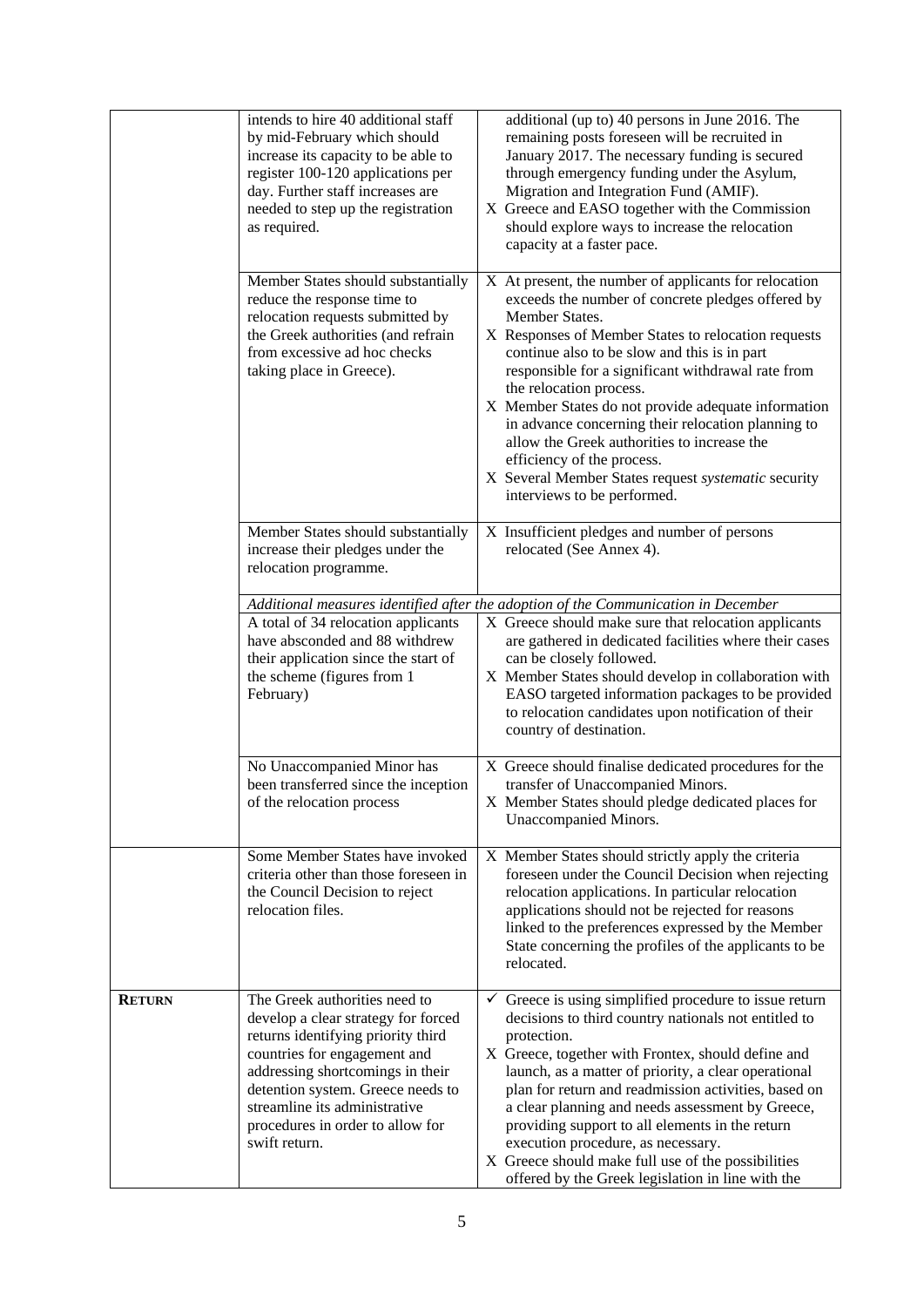|                                                                                                                                                                                                                                                                                                                                                   | Return Directive to maintain irregular migrants in<br>detention up to the 18-month maximum limit to<br>avoid that detention is ended before effective<br>removal<br>X Greece should be encouraged to make the full and<br>swift use of the possiblities to obtain support from<br>EU-funded programmes on return, in particular<br>EURINT, ERIN and Eurlo.                                                                                                                                                                                                                                                                                                                                                                                                                                                       |
|---------------------------------------------------------------------------------------------------------------------------------------------------------------------------------------------------------------------------------------------------------------------------------------------------------------------------------------------------|------------------------------------------------------------------------------------------------------------------------------------------------------------------------------------------------------------------------------------------------------------------------------------------------------------------------------------------------------------------------------------------------------------------------------------------------------------------------------------------------------------------------------------------------------------------------------------------------------------------------------------------------------------------------------------------------------------------------------------------------------------------------------------------------------------------|
| Greece needs to step up forced and<br>voluntary returns, as well as take<br>the necessary steps to ensure the<br>immediate absorption of the<br>available funding under AMIF<br>national programme funding<br>(including emergency assistance<br>under AMIF and ISF).                                                                             | $\checkmark$ An emergency Assisted Voluntary Return (AVR)<br>programme has been financed under AMIF allowing<br>a total of 1,000 migrants to return voluntarily. So far<br>over 1,400 migrants have registrered for voluntary<br>departure. It is estimated that the number of 1,005<br>voluntary departures will be reached soon.<br>X The tendering procedure for the new AVR<br>Programme to be financed under the AMIF national<br>programme should be completed as soon as<br>possible.<br>X An emergency forced return programme (to be<br>implemented by the Hellenic Police) has been<br>financed under AMIF. The tendering procedure for<br>transportation (provision of tickets) for forced return<br>operations on commercial flights is ongoing and<br>needs to be finalised as a matter of urgency. |
| The return activities of the Greek<br>authorities should focus more on<br>the nationalities most relevant in<br>the context of hotspots (Pakistanis,<br>but also Afghans, Iranians and<br>Bangladeshis), instead of the<br>current focus on nationals of<br>Albania and the former Yugoslav<br>Republic of Macedonia.                             | X See above with regard to an operational plan. Such a<br>plan should take into account the nationalities<br>currently entering Greece as part of irregular<br>migratory flows, which do not fall under a refugee-<br>profile.                                                                                                                                                                                                                                                                                                                                                                                                                                                                                                                                                                                   |
| Information concerning Assisted<br>Voluntary Returns should be<br>promoted to migrants already while<br>they stay in the hotspot areas. An<br>outreach campaign should also be<br>considered in areas close to the<br>border with the former Yugoslav<br>Republic of Macedonia.                                                                   | $\checkmark$ The International Organization for Migration (IOM)<br>has opened dedicated offices in Lesvos.<br>X Dedicated arrival points should be urgently set up in<br>other hotspots and in Athens for migrants who are<br>returned from Idomeni in order to be offered the<br>opportunity of AVR.<br>X The IOM should be present in all detention centres<br>in Greece to offer the AVR option to migrants to be<br>returned.                                                                                                                                                                                                                                                                                                                                                                                |
| The European Commission,<br>supported by Member States,<br>should further step up engagement<br>with third countries to ensure<br>easier readmission of migrants<br>which are not entitled to<br>international protection. This also<br>includes in particular further efforts<br>to ensure readmission of third-<br>country nationals by Turkey. | $\checkmark$ The results of the recent exchanges with the<br>Pakistani authorities were endorsed by the Joint<br>Readmission Committee. As a priority, an important<br>step is now to confirm concretely this positive step<br>with new flights in the following weeks from<br>Greece to Pakistan.<br>X The Greek authorities must enhance their efforts in<br>particular by speeding up the readmission requests<br>to Turkey and minimising the risk that migrants<br>abscond during the procedure. Turkey should also<br>collaborate more closely with the Greek authorities<br>so that the number of migrants accepted for<br>readmission and actually readmitted increases<br>substantially (only 8 persons readmitted out of                                                                               |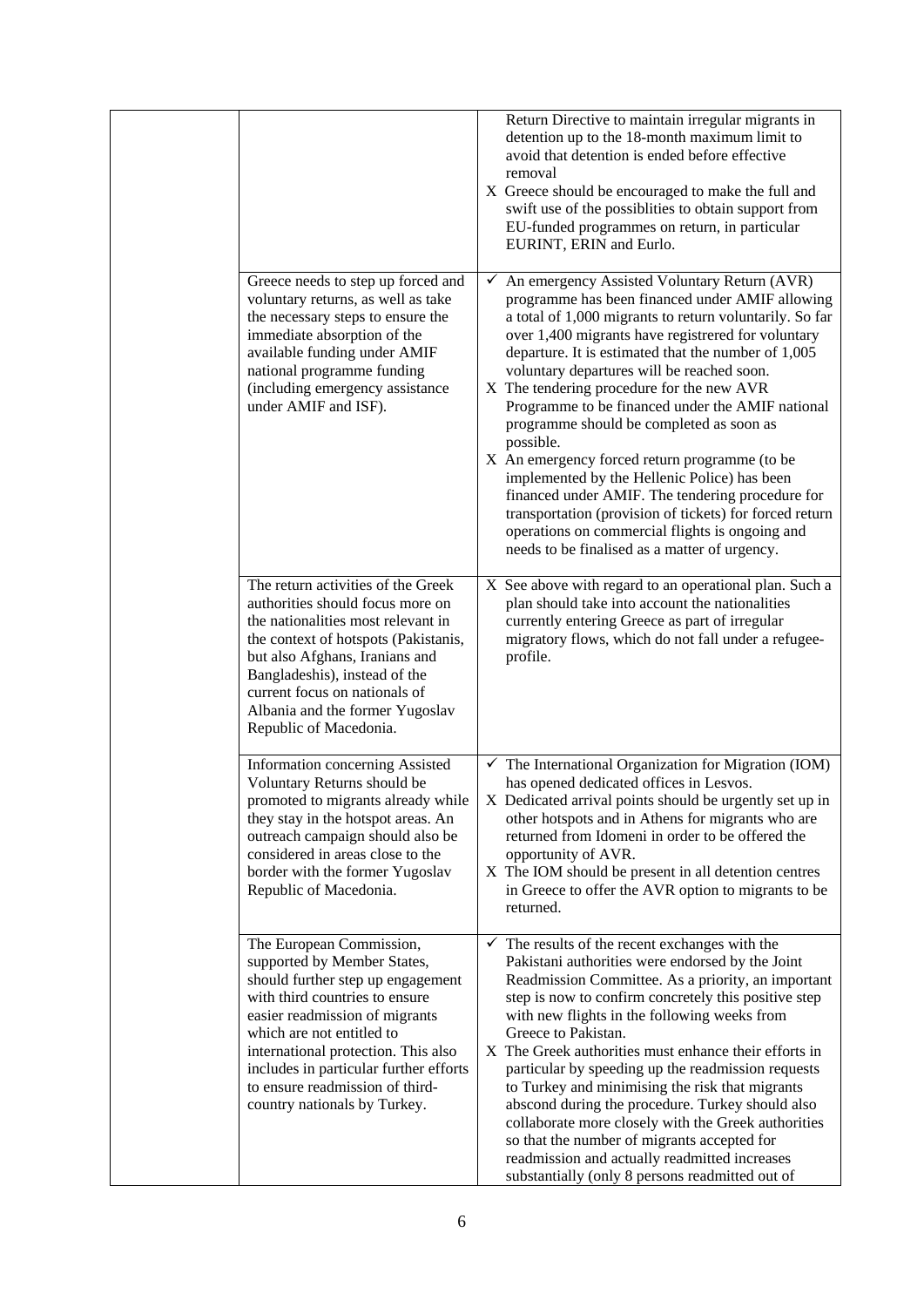|                                                        |                                                                                                                                                                                                                                                                                                  | 5,148 requests accepted by Turkey in 2015).<br>X Frontex, assisted by Member States, should support<br>Greece with the timely submission of readmission<br>requests to Turkey and transportation of migrants<br>from the place where they are apprehended and/or<br>in detention to one of the three places of departure<br>agreed in the Greek-Turkish Protocol.<br>X Greece should consider inviting Turkey to appoint a<br>liaison officer to be deployed in Greece with the<br>view of facilitating readmission requests.<br>X Greece should ensure physical availability of<br>migrants accepted by Turkey for readmission<br>(where necessary by means of timely pre-removal<br>detention). |
|--------------------------------------------------------|--------------------------------------------------------------------------------------------------------------------------------------------------------------------------------------------------------------------------------------------------------------------------------------------------|---------------------------------------------------------------------------------------------------------------------------------------------------------------------------------------------------------------------------------------------------------------------------------------------------------------------------------------------------------------------------------------------------------------------------------------------------------------------------------------------------------------------------------------------------------------------------------------------------------------------------------------------------------------------------------------------------|
|                                                        | Frontex should ensure that joint<br>return flights make regular<br>stopovers in Greece in order to<br>perform return operations.                                                                                                                                                                 | X Frontex, asssisted by Member States, has expressed<br>its willingness to coordinate and support all joint<br>return operations with stopovers in Greece. The<br>Greek authorities need to report to Frontex their<br>specific needs on a regular and timely basis in order<br>for joint return operations to be planned and<br>executed.                                                                                                                                                                                                                                                                                                                                                        |
|                                                        | Conditions in the pre-removal<br>centres need to be improved<br>urgently.                                                                                                                                                                                                                        | $\checkmark$ The Greek authorities are proceeding with a<br>Framework Contract for the provision of catering<br>services for the closed pre-removal centres for<br>2016-2018. On the basis of legal provisions adopted<br>on 29 January 2016, the Hellenic Police has<br>undertaken to provide food until the relevant<br>agreement is in place.<br>X Beyond catering services, certain closed pre-<br>removal facilities, in particular on the islands,<br>should be refurbished where necessary and should<br>be properly maintained, in order to provide<br>appropriate accommodation to migrants in line with<br>EU standards.                                                                |
|                                                        | The European Commission,<br>supported by Member States,<br>should further step up engagement<br>with third countries to ensure<br>easier readmission of migrants<br>which are not entitled to<br>international protection including<br>through the targeted use of the<br>Trust Fund for Africa. | $\checkmark$ The Joint Committees on Readmission with Turkey<br>and Pakistan were held on 19 January and 2<br>February 2016 respectively. The Commission<br>visited Afghanistan and will visit Nigeria to discuss<br>readmission.                                                                                                                                                                                                                                                                                                                                                                                                                                                                 |
| <b>IMPROVING</b><br><b>BORDER</b><br><b>MANAGEMENT</b> | Greek authorities and Frontex<br>should swiftly define the<br>operational details of the<br>deployment of Frontex officers at<br>the northern Greek border.                                                                                                                                      | $\checkmark$ The Frontex operation on the Northern Greek<br>border is ongoing. The operation should be rapidly<br>scaled up.<br>X However, Greece should designate and complete the<br>deployment of team leaders and office spaces for<br>Frontex officers to be fully operational on the<br>ground.<br>$\checkmark$ Frontex will support the Greek authorities in<br>verifying the identity of third country nationals and<br>whether they have been registered in the relevant<br>databases.                                                                                                                                                                                                   |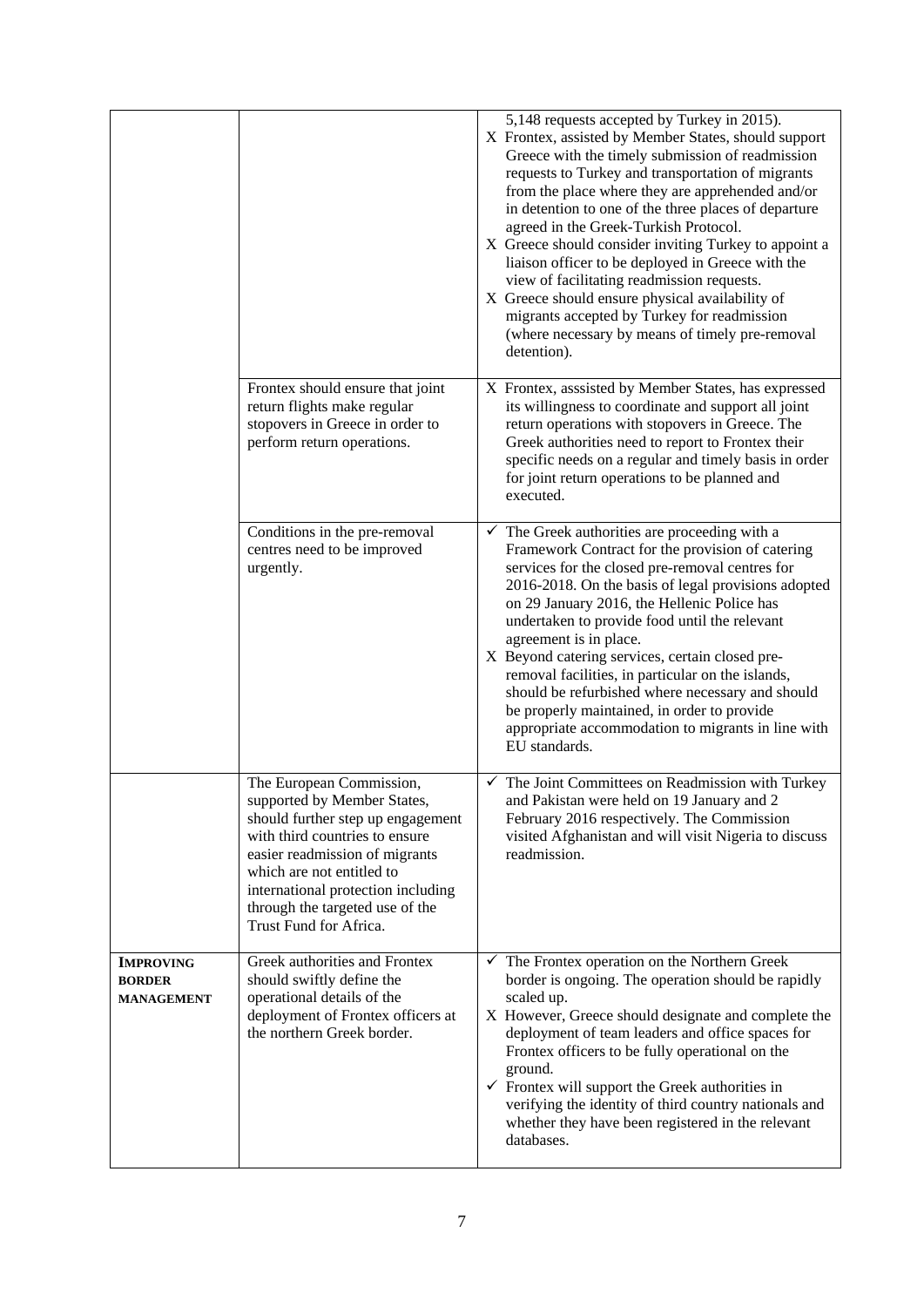|                                     | Further to The Rapid Intervention<br>Poseidon in the Aegean Islands,<br>Member States should immediately<br>make available staff and equipment<br>to ensure that the needs identified<br>by Greece and Frontex are fully<br>met. | $\checkmark$ The Rapid Intervention Poseidon in the Aegean<br>islands has been launched on 28 December 2015.<br>Currently there are 775 guest officers deployed<br>under the operation (243 crew members, 248<br>fingerprinters, 53 screening experts, 30 advanced<br>documents experts, 75 interpreters, 16 debriefing<br>experts, 8 Frontex support officers, 31 team leaders,<br>71 coordination staff).<br>X Member States' pledges have reached 83% of the<br>necessary coverage.                                                                                                         |
|-------------------------------------|----------------------------------------------------------------------------------------------------------------------------------------------------------------------------------------------------------------------------------|------------------------------------------------------------------------------------------------------------------------------------------------------------------------------------------------------------------------------------------------------------------------------------------------------------------------------------------------------------------------------------------------------------------------------------------------------------------------------------------------------------------------------------------------------------------------------------------------|
|                                     | Greece needs to rapidly complete<br>the construction of all 7,000 places<br>for all five hotspot islands.                                                                                                                        | $\checkmark$ The places in the hotspots should be available<br>alongside the completion of the construction works.                                                                                                                                                                                                                                                                                                                                                                                                                                                                             |
| <b>RECEPTION</b><br><b>CAPACITY</b> | Greece needs to improve the<br>reception of vulnerable groups, in<br>particular unaccompanied minors.                                                                                                                            | $\checkmark$ UNICEF, the UNHCR and Save the Children have<br>started a pilot project in Kos, Lesvos and Idomeni to<br>provide dedicated care for minors. This is also<br>intended to be extended to Samos and Leros.<br>$\checkmark$ Medical screening is foreseen in all hotspots as a<br>last step in the registration procedure.<br>X Greece should set up dedicated facilities for the<br>accommodation of minors and other vulnerable<br>groups after they are transferred from the islands.                                                                                              |
|                                     | More structural solutions need to<br>be found regarding the provision of<br>food and other basic needs in the<br>reception facilities.                                                                                           | $\checkmark$ The Greek authorities are proceeding with a<br>Framework Contract for the provision of catering<br>services for the reception facilities for 2016-2018.                                                                                                                                                                                                                                                                                                                                                                                                                           |
|                                     | Greece should continue to increase<br>its reception capacity in line with<br>the Western Balkans Leaders'<br>meeting commitments.                                                                                                | $\checkmark$ In addition to the 7,181 places that are currently<br>available in temporary and longer-term facilities at<br>the Eastern Aegean islands, Greece has 10,447<br>accommodation places on the mainland. Therefore,<br>the total number of existing reception places in<br>Greece at the moment is 17,628.                                                                                                                                                                                                                                                                            |
|                                     |                                                                                                                                                                                                                                  | As regards the 10,447 places in the mainland:<br>• 1,840 places are available in first-line reception<br>facilities;<br>$\bullet$ 1,190 places are available in second-line reception<br>facilities for applicants for international<br>protection;<br>• 5,707 places are available in pre-removal centres;<br>• 110 places are available in a dedicated open<br>facility for migrants in the AVR programme;<br>• 1,600 places are available in temporary facilities<br>at the border between Greece and the former<br>Yugoslav Republic of Macedonia.<br>In addition, the UNHCR has signed an |
|                                     |                                                                                                                                                                                                                                  | implementing agreement with NGO PRAKSIS.<br>14,950 places have been identified under the<br>voucher scheme.<br>The following capacities are planned to become<br>available in the near future:<br>• According to representatives of the Greek<br>National Defence, by 15 February there will be an<br>additional reception capacity of 1,500 places at the                                                                                                                                                                                                                                     |